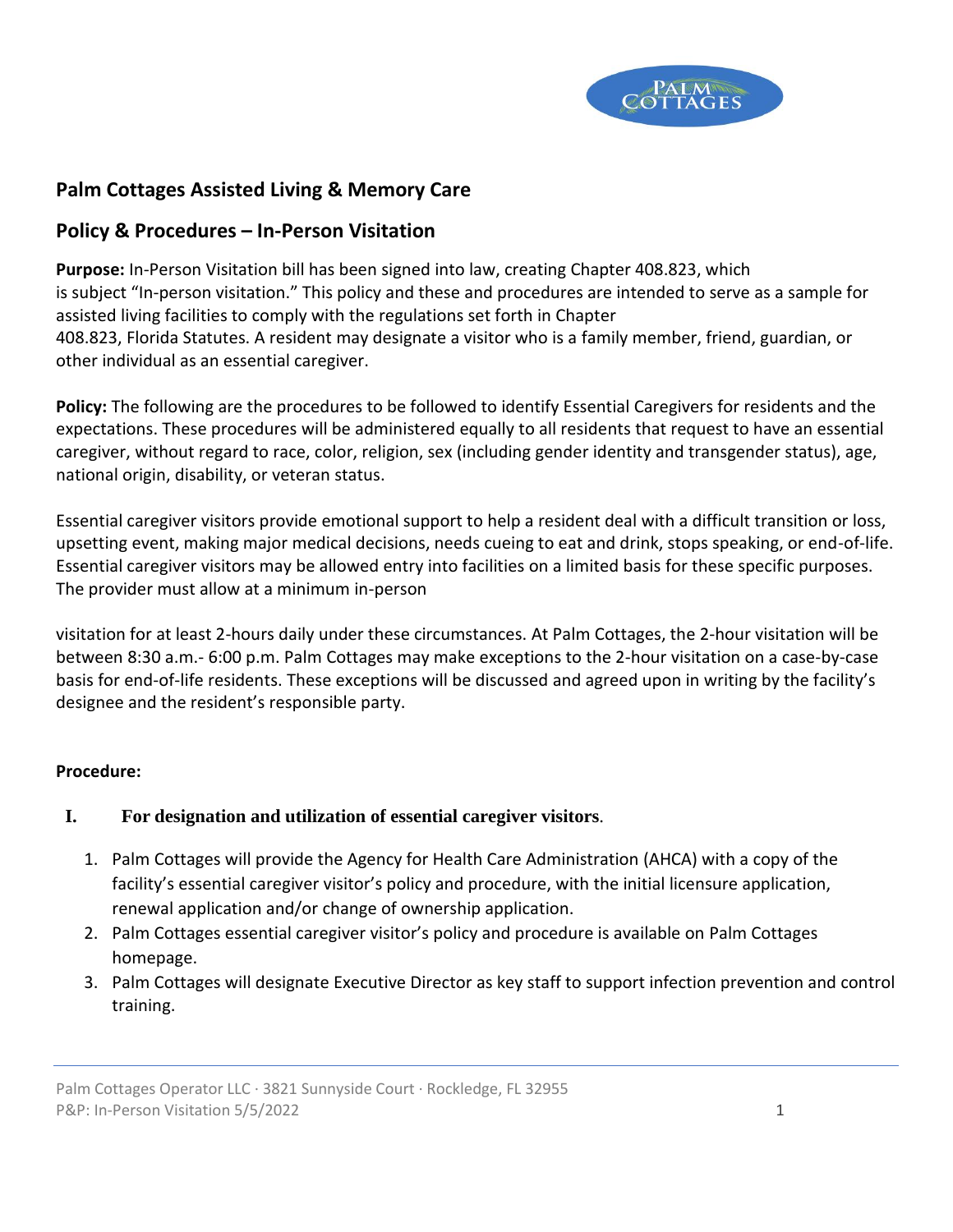

- 4. Palm Cottages will set a limit on the total number of visitors allowed in the facility at any given time based on the ability of staff to safely screen and monitor and the space to accommodate the essential caregiver visitors.
	- a. Identify locations for visitation/care to occur planning for residents in shared spaces and facilities with minimal common space to identify maximum time availability.
	- b. Provide outdoor visitation spaces that are protected from weather elements, such as porches, courtyards, patios, or other covered areas that are protected from heat and sun, with cooling devices, if needed
	- c. Create indoor visitation spaces for residents in a room that is not accessible by other residents or in a resident's private room if the resident is bedbound and for health reasons cannot leave his or her room
- 5. All residents and/or POA/Guardian if appropriate will be asked if they want to identify an Essential Caregiver.
- 6. All new residents will be asked if they would like to identify an Essential Caregiver upon move-in.
- 7. All residents will be allowed to update as requested the named Essential Caregiver of record within 2 business days of request.
- 8. Residents are allowed in-person visitation in all the following circumstances, unless the resident, client, or patient objects:
	- a. End-of-life situations.
	- b. A resident, client, or patient who was living with family before being admitted to the provider's care is struggling with the change in environment and lack of in- person family support.
	- c. The resident, client, or patient is making one or more major medical decisions.
- 9. A resident, client, or patient is experiencing emotional distress or grieving the loss of a friend or family member who recently died.
- 10. A resident, client, or patient needs cueing or encouragement to eat or drink which was previously provided by a family member or caregiver.
- 11. A resident, client, or patient who used to talk and interact with others is seldom speaking.
- 12. Palm Cottages is not required to provide for "facility-provided" COVID-19 testing if, and only if, it is based on the most recent CDC and FDA guidance. The cost of this testing cannot be passed on to the visitor.
- 13. Essential caregiver visitors must wear Personal Protective Equipment (PPE) per facility's Infection Control Policies. The PPE required must be consistent with the most recent CDC guidance for healthcare workers. At Palm Cottages the essential caregiver visitors shall wear the same PPE that staff wear to provide care or services to the resident.
- 14. Any changes to Palm Cottages essential caregiver visitor policies must be promptly communicated to affected residents and essential caregiver visitors.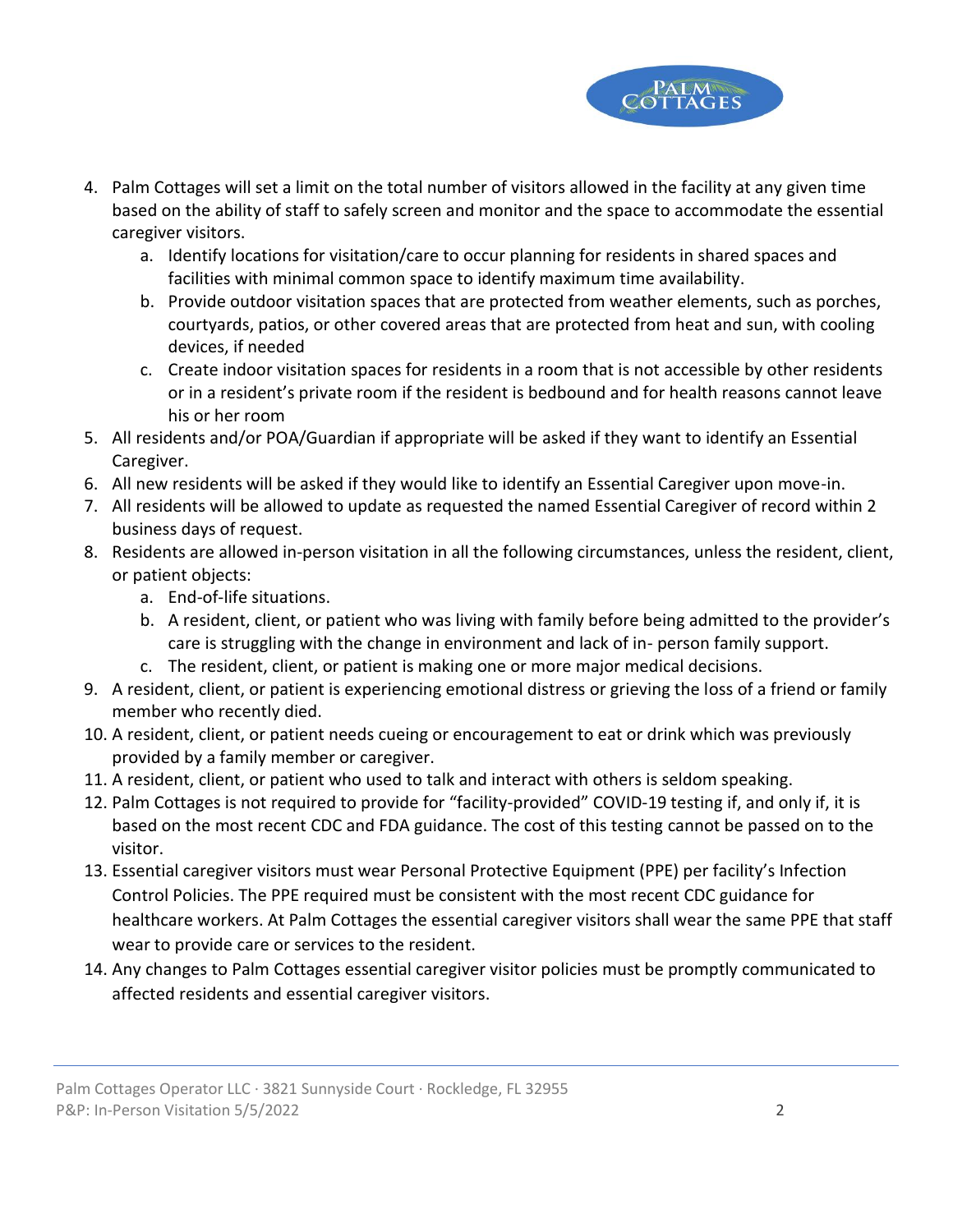

## **II. To facilitate visits by Essential caregiver visitors upon a request from a resident or friend/family member:**

- 1. The resident (or their representative) will read and sign the policy and procedures. The acknowledgement of the signature represents that the essential caregiver visitor will abide by the policies set forth in this document.
- 2. The essential caregiver visitor will complete training on Palm Cottages infection prevention and control including the use of PPE, use of masks, hand sanitation, and social distancing.
- 3. The essential caregiver visitor must immediately inform the facility if they develop symptoms consistent with a communicable disease within 24-hours of their last visit at the facility.
- 4. Essential caregiver visits may take place in the resident's room or a designated area determined by Palm Cottages at the time the visitation scheduled is developed and agreed upon.

### **III. When an essential caregiver visitor is scheduled to visit, the facility will:**

- 1. Palm Cottages will thoroughly screen the visitor per the facility's infection control policy and procedure and document the name of the individual, the date and time of entry, and the screening mechanism used, along with the screening employee's name and signature. Just as with staff entering the building, if the visitor fails the screening, the visitor CANNOT be allowed entry.
- 2. Palm Cottages will ensure that the required consents, and training and policy acknowledgements are in place.
- 3. will ensure that the caregiver visitor has appropriate PPE if applicable.
- 4. Palm Cottages will require the essential caregiver visitor to sign in and out on the visitor log.
- 5. Palm Cottages will monitor the essential caregiver visitor's adherence to policies and procedures.
- 6. If the essential caregiver visitor fails to follow the facility's infection prevention and control requirements, after attempts to mitigate concerns, Palm Cottages shall restrict or revoke visitation.
- 7. In the event the essential caregiver visitor's status is revoked due to the individual not following the facility's policy and procedures, the resident may select a different essential caregiver visitor who will be granted visitation rights upon proper vetting and agreeing to Palm Cottages policies and procedures.